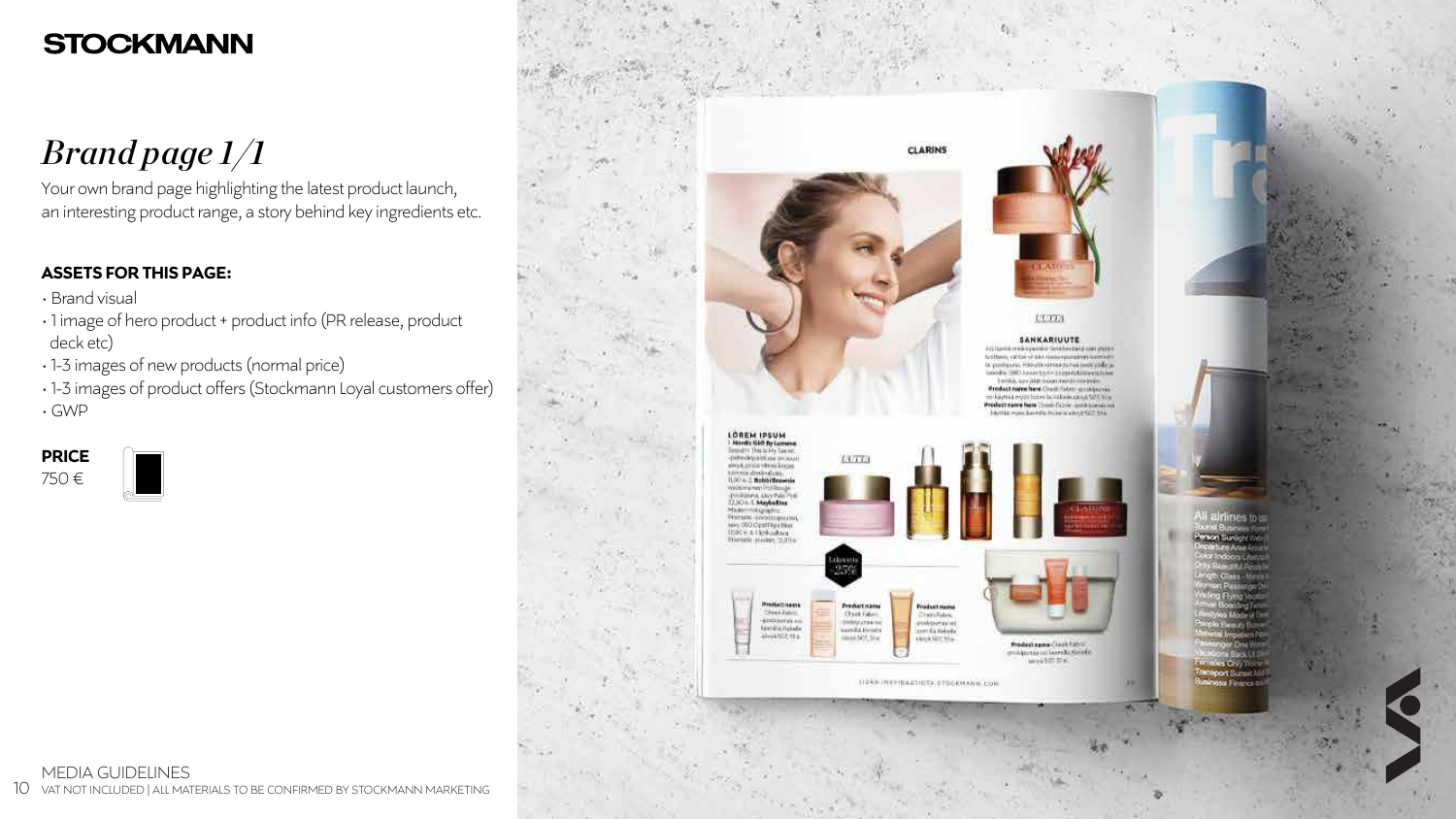## *Brand page 1/2 option A with brand visual / product message*

### • **ASSETS FOR THIS PAGE:**

Half page dedicated to your brand focusing on a new launch, latest product range etc.

- Brand visual
- 1-3 images of new products (normal price)
- or
- 1-3 images of product offers (Stockmann Loyal customers offer)
- GWP

**PRICE**

380 €

















CLINIQUE

LÖREM IPSUM are have in model grass or strainlessing a way to be thanker as yellower and news-gurenten fuormate in pushpase: Hilleyla ... Product name have Chevy Tabyi: apoklycovia vorility tolicival a last villa Kohem. nived 10), 11 a. Product name here Cheek Fabito-positional volumità inverkeer@sckstada.airpa.html.51e...





Fremedien Hara III im profitered from **HOD HELDS NOW** 

TRAIN

1000





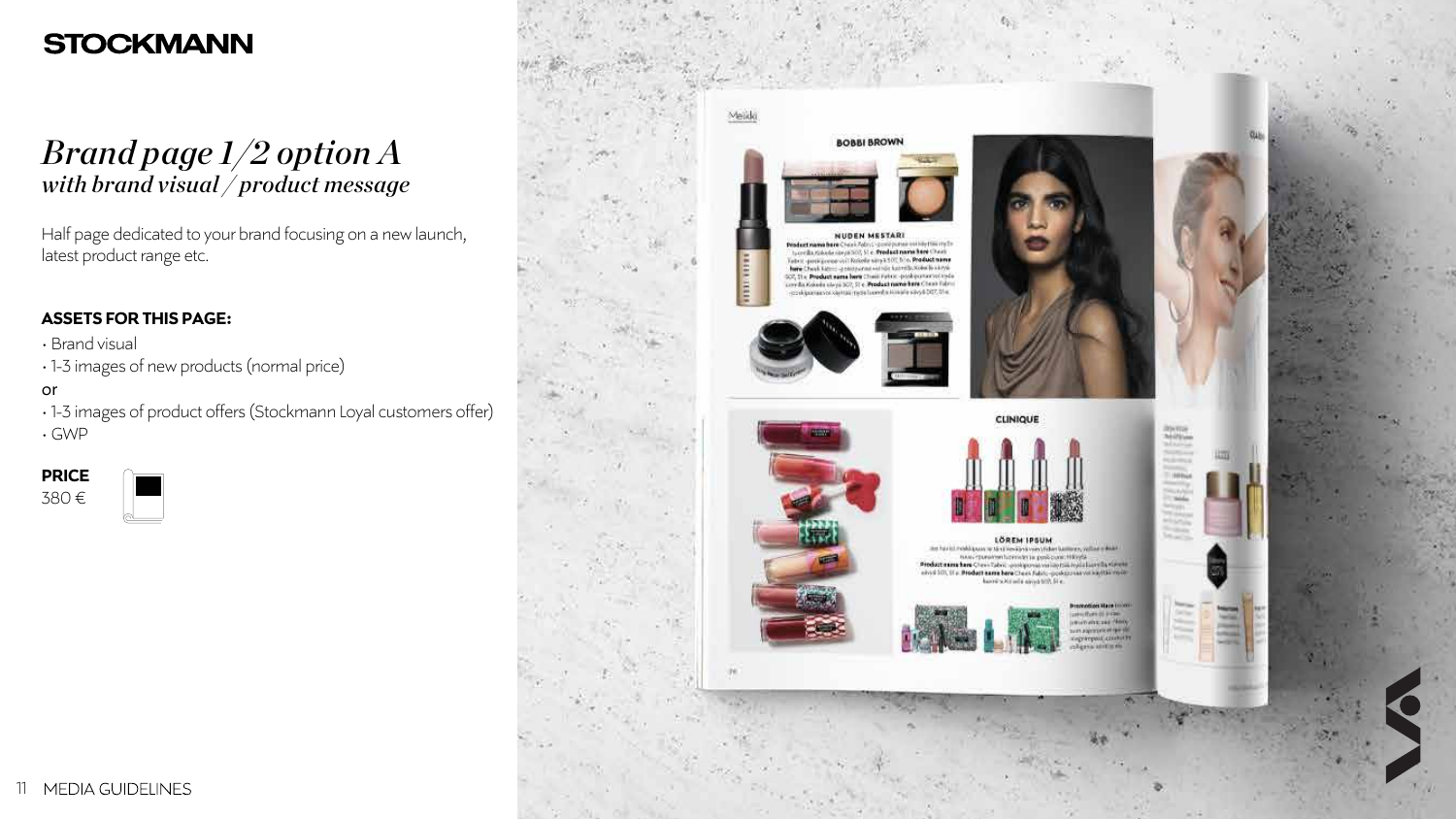## *Brand page 1/2 option B* with product offers / gwp

### **ASSETS FOR THIS PAGE:**

Half page dedicated to your products. Possiblity to focus on one hero product.

- 1-2 images of new products (normal price) with info on priority product
- 1-3 images of product offers (Stockmann Loyal customers offer)
- GWP

### **PRICE**

380 €



### MEDIA GUIDELINES 12 VAT NOT INCLUDED | ALL MATERIALS TO BE CONFIRMED BY STOCKMANN MARKETING





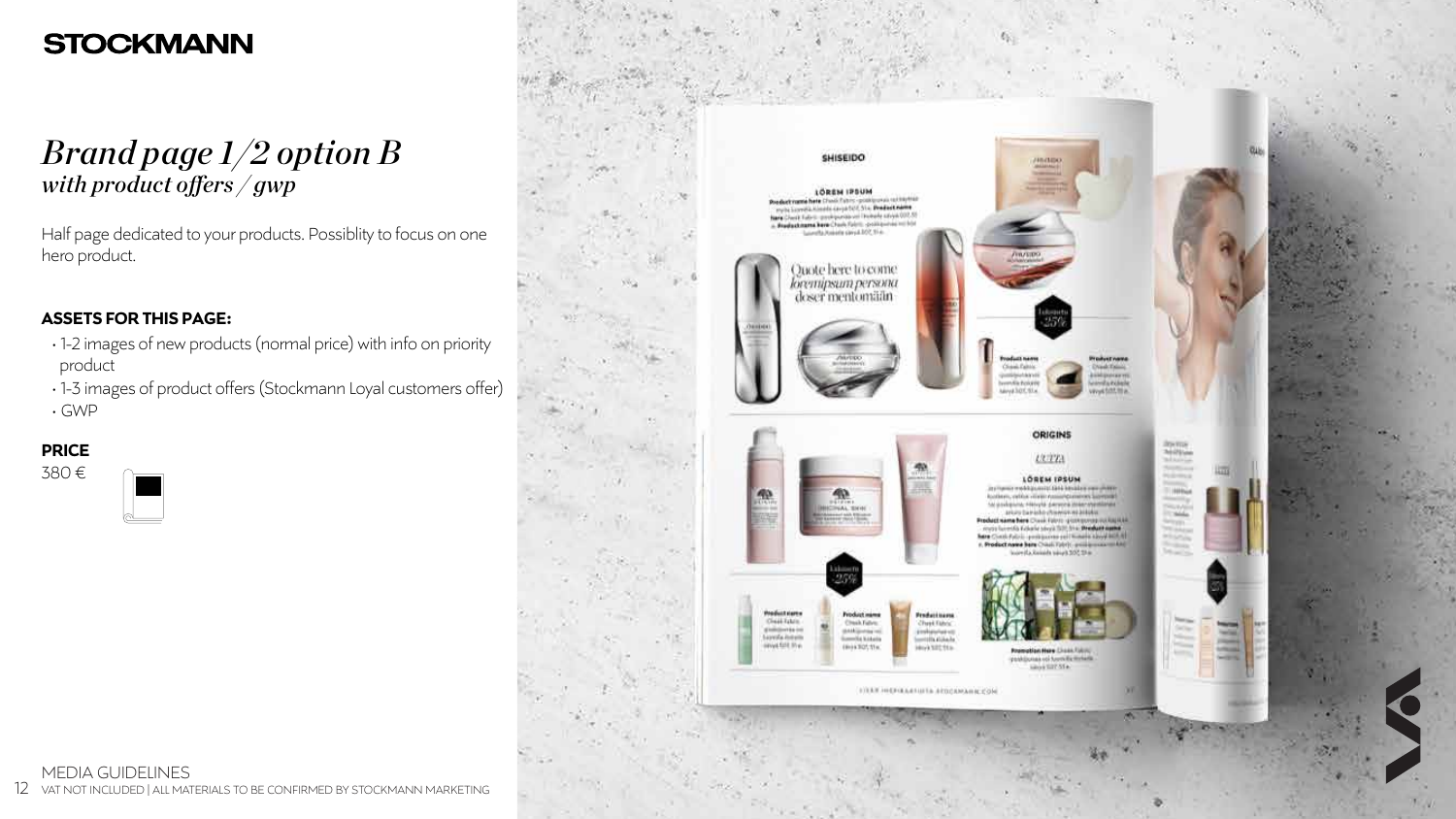*Brand page 1/4*

### **ASSETS FOR THIS PAGE:**

Quarter brand page with product images.

• 1-3 images of new products (normal price)

or

- 1-3 images of product offers (Stockmann Loyal customers offer)
- GWP

| <b>PRICE</b> |  |
|--------------|--|
| 190 €        |  |



### **ASSETS FOR THIS PAGE:**

Product placement on a page with editorial topic / theme.

• 1-2 images of new products (normal price)

or

- 1-2 images of product offers (Stockmann Loyal customers offer)
- GWP

**PRICE** 190 €





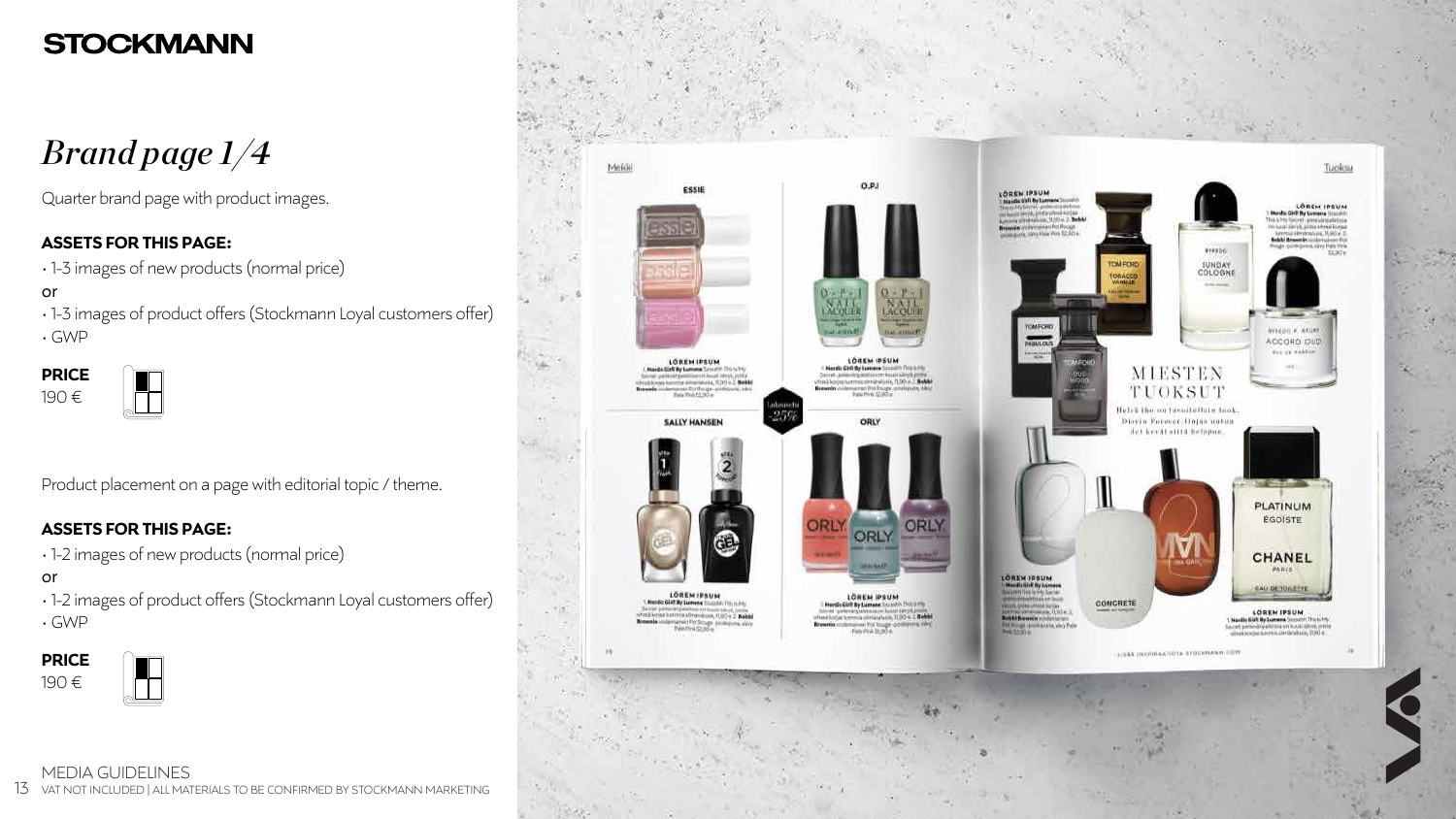# *Advertorial*

### **ASSETS FOR THIS PAGE:**

Editorial story focusing on your brand and products based on your brief. Based on brief, our editorial team will create a story angle and creative idea and produce it. Page will be among other editorial content, only marked as an "AD" on top corner. Editorial copy and photoshoot are included in the price. Content will also be posted on Stockmann Instagram channel and delivered to you for use in your own media.

- Brief on desired message
- PR release, product packs, any info for beauty editors to work with

**PRICE**

750 €

**Build all yields** 



EISAA INSTRAATIOTA STREAMMAN, COM